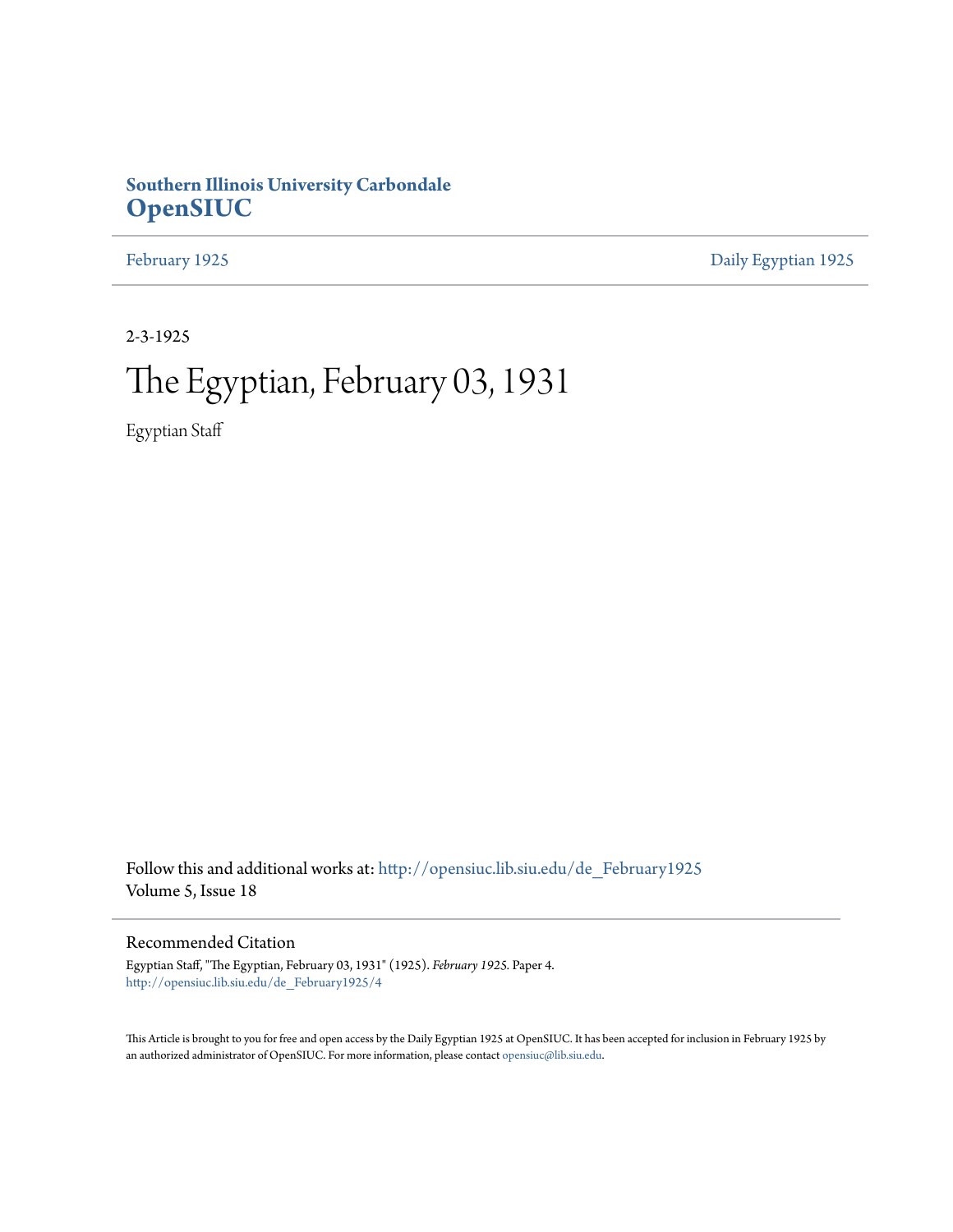

Volume V Carbondale, Illinois. February 3. 1925 Number 18

# **SCHOOL MOURNS LOSS OF FELLOW STUDENT**

#### LOUIS SEXTON. A SOCRAT Cherished Memory of One Gone Before  $\cdot^*$  . (iii) (iii) (iii) (iii) (iii) (iii) (iii) (iii) (iii) (iii) (iii) (iii) (iii) (iii) (iii) (iii) (iii) (iii) (iii) (iii) (iii) (iii) (iii) (iii) (iii) (iii) (iii) (iii) (iii) (iii) (iii) (iii) (iii) (iii) (iii) (i

A gloom was thrown over the So· crats when they learned of the death

our estimation of this departed mem.<br>
our estimation of this departed mem.<br>
Note that is dependent on the did in the state of S. I. N. U. the fall term with the expecta.<br>
In the fall term with the expecta.

tomorrow, but idoked ar allead move of the rate are all the definition of the school's singlet are all the second of the define  $\frac{1}{2}$  intervals of moving pictures dealing with vears, nevertheless he had decided and planned for a future goal in his<br>life work—to be a doctor. Those who 1iked and one of the most oppular in the solution of the most oppular tens one which is series the solution of the most oppular tens of the solution of the most oppular tens of the solution of the most oppular tens of the that he was one who literally  $\frac{1}{10}$  is the memorial infancy of  $\frac{1}{10}$  infancy. This is the time the dairy industry is yet in its that he was one was one was one was one was one was one who literally idol in  $\frac{1$ ized his mother. We admired him **TO THE MEMORY**<br>especially for this attribute. He was **OF LOUIS SEXTON** especially for this attribute. He was  $\overline{OP}$  LOUIS SEXTON His clinging memory, always dear, dairymen to see the value of getting considerate of others and well liked  $\overline{OP}$  LOUIS SEXTON His clinging memory, always dea

Sexton, we, the, members of the So. Oh bursting heart, that throbs with To help make it sunny up there. cratic Society, extend our deepest  $\begin{vmatrix} \text{pain} \\ \text{heart} \end{vmatrix}$  and the main again, again heartfelt sympathy in their sorrow. That cries anguished again, again, again, again, again, again, again, again, again, again, again, again, again, again, again, again, again, again, again, again, again, again, again, aga The Great Father above has His own For one who left a little while<br>way of enlarging His kingdom and The Angels called Louis to heaven way of enlarging His kingdom and, The Angels called Louis to heaven was made one more To help make it suppy up there. indeed, heaven was made one more richer by our loss. Louis Sexton; is gone from our midst, but, certainly, We loved him all, when first we saw never to be forgotten by those who Those joyous, dancing, happy eyes knew .and loved him. Death took As now to each of us they cry;<br>from us our finest, most popular and We see the light within them dawn from us our finest, most popular and talented Socrat whose place can nev The Angels called Louis to heaven er be taken by another. To help make it sunny up there.

#### LOUIS SEXTON 1907-1925

**...............** ;

For a second time within a year tragedy has cast a pall over the campus life of S. I. N. U. A second time the Sigma Alpha Pi is bereft of one of its choicest spirits. The first was an older member and its chief officer. James Blair, who was drowned during comme cement week. The memory of that  $\|\cdot\|$  Last Wednesday morning one of shock was still fresh when another fraternity boy, one of the  $\|\cdot\|$  the most important addresses of the newest members, came to his death by accidental shooting.  $\int$  convention was given by Hugh G. Van of Louis Sexton, one of its finest | Louis Sexton had been pledged by his brothers of the Sigma Pelt of the Waterloo, Iowa, Jersey members. Early in the school year  $\|\cdot\|$  alpha Pi just one week to a day before his tragic death.  $\|\cdot\|$  Farm. In closing he said, "I have at-

he joined our society and until the Louis went to his hom-, in Joppa Friday evening to spend tended dairy meetings in all parts of the week-end with his parents. Mr. and Mrs. Harry O. Sex. the nation and the Illinois Dairy time of his death he loyally support-<br>top the week-end with his parents, Mr. and Mrs. Harry O. Sex.<br>convention in Carbondale showed ed the dreamization to which he be.  $\begin{bmatrix} 1 \\ 1 \end{bmatrix}$  ton. Saturday evening while examining an old revolver it was convention in Carbondale showed in some manner discharged with fatal results. Just before this  $\frac{1}{2}$  more interest and was the best I have stad accident Louis had been engaged in glowing recital to bis longed. He appeared on the program state and accident Louis had been engaged in glowing recital to his ever attended." He said Southern<br>frequently and had the leading role in parents of his school experiences and success. parents of his school experiences and success. His enthusiasm  $\int_{0}^{1}$  | Hinois was the most wide-awake section the S. I. N. U. knew no limit and he was particularly happy in our latest play.<br>in his fraternal connections. Almost his last words were in the had ever found on dairying<br>and many possibilities were in store We can never, by mere words, tell  $\left|\right|$  in his fraternal connections. Almost his last words were in  $\left|\right|$  and many possibilities of Sigma Alpha Bi

ber. Louis Sexton was one who did is the sextered S. I. N. U. the fall term with the expecta.<br>
not have to make friends for friend. not have to make friends for friends for friendal connections. Almost his dast words were in the connection of this departed memi-<br>I tion of the carbondale State Teach-<br>I held in the Carbondale State Teach-<br>I held in the C ships came to him as the most nat-<br>ships came to him as the most nat-<br>was the most national came here in finish his preparation for a course in medicine.<br>exame here in finish his preparation for a course in medicine. ural thing in the world. He had a  $\begin{bmatrix} 1 & 2 & 2 \\ 0 & 1 & 2 \end{bmatrix}$  came here to finish his preparation for a course in medicine.  $\begin{bmatrix} 22. & The success of this meeting was 12, 22. & The success of this meeting was 22. & The success of this meeting was 12. & The success of this meeting was 22.$ Unusually capable, industrious and ambitious he was a strong  $\frac{1}{k}$  largely due to the hearty support of bright smile which no one could help  $\begin{bmatrix} 0 \end{bmatrix}$  student respected by his teachers and admired by his asso-<br>History Although he had spent but  $\begin{bmatrix} 1 \end{bmatrix}$  the city of the Carbon outgotten and the spent of the Car liking. Although he had spent but  $\begin{bmatrix} 1 \\ 1 \end{bmatrix}$  ' ciates. No student has more quickly won his way to recogni-<br>these menths are any compute it was in this large school, and his popularity was based upon subthree months on our campus, it was  $\parallel$  ion in this large school, and his popularity was based upon sub.<br>I limit is stantial worth quite as much as upon affable manners and gen. Bureau, the bankers, the Smithstantial worth quite as much as upon affable manners and gen-<br>  $\begin{array}{c} \begin{array}{c} \text{Bureau, the banks are required to be a specific value.} \\ \text{Hughes} \end{array} \end{array}$ liked and one of the most popular  $\begin{bmatrix} 1 \ 1 \ 2 \ 3 \end{bmatrix}$  erous spirit. Upon entering school he immediately identified  $\begin{bmatrix} 1 \ 1 \ 2 \ 3 \end{bmatrix}$  surfactural teachers of students of the school. himse'f with the worth-while activities of the dampus life. . Fiking. Although he had spent but the case of the spectrum of the spectrum of the months on our campus, it was<br>of no wonder then that he was well states. No student has more quickly won his way to recogni-<br>of no wonder the

which is rarely found today—and that this internative associates. Saturday ment for them: Louis<br>
quality was ambition. He did not a Shannon, his roommate, Lewis Ed Williams, Ellis Smith, and the advertised as well as inter  $\begin{bmatrix} \text{the} \\ \text{the} \\ \text{the} \\ \text{the} \\ \text{the} \\ \text{the} \\ \text{the} \\ \text{the} \\ \text{the} \\ \text{the} \\ \text{the} \\ \text{the} \\ \text{the} \\ \text{the} \\ \text{the} \\ \text{the} \\ \text{the} \\ \text{the} \\ \text{the} \\ \text{the} \\ \text{the} \\ \text{the} \\ \text{the} \\ \text{the} \\ \text{the} \\ \text{the} \\ \text{the} \\ \text{the} \\ \text{the} \\ \text{the} \\ \text{the} \\ \text{the} \\ \text{the} \\ \text{the} \\ \text{the} \\ \text{the$ 

> Mere words are utterly futile to express the school's sin-<br>the various phases of the dairy in-<br> $\frac{1}{2}$ cere sympathy for the bereft parents. We can only dedicate  $\frac{d}{d}$  dustry, principally that of testing the this space in The Egyptian in token of our deep sorrow.<br>I herds for tuberculosis. These pictures

IL. M.

don't live in it.-New York American. cows not tested.

so Sam Howe can talk to Ethel Cress-<br>man.

## DAIRYMEN'S CON-VENTION SUCCESS 51st Annual Convention of the State Dairy-<br>men Ass'n.

the M. E. and Christian churches.<br>Any meeting to be a success must started right before he has grown in-<br>to the industry. This plan of testing oonsiderate of others and well liked<br>by both faculty and students. (This is sincerely dedicated).<br>To the bereaved parents of Louis Brush back the tears and try to smile The Angels called Louis to heaven<br>To the bereaved par much to the present as well as to the future farmer contemplating on enter· ing this ever growing business, es· pecially to the farmer selling whole Some Scotchmen think that there  $\vert$  milk, as the milk from dairy cows is only one great country but they are free from the bacteria of this dreaded so afraid of wearing it out that they disease is preferable to milk from

> The convention was notable for the REWARD  $\begin{bmatrix} \text{large class of boys and girls, close} \\ \text{furningalting.} \end{bmatrix}$  to 100, who entered the judging con-To anyone furnishing conversation  $\begin{bmatrix} 10 & 100 \\ 100 & 100 \end{bmatrix}$  and as a class made exceedingly

> > (Continued On Page Eight)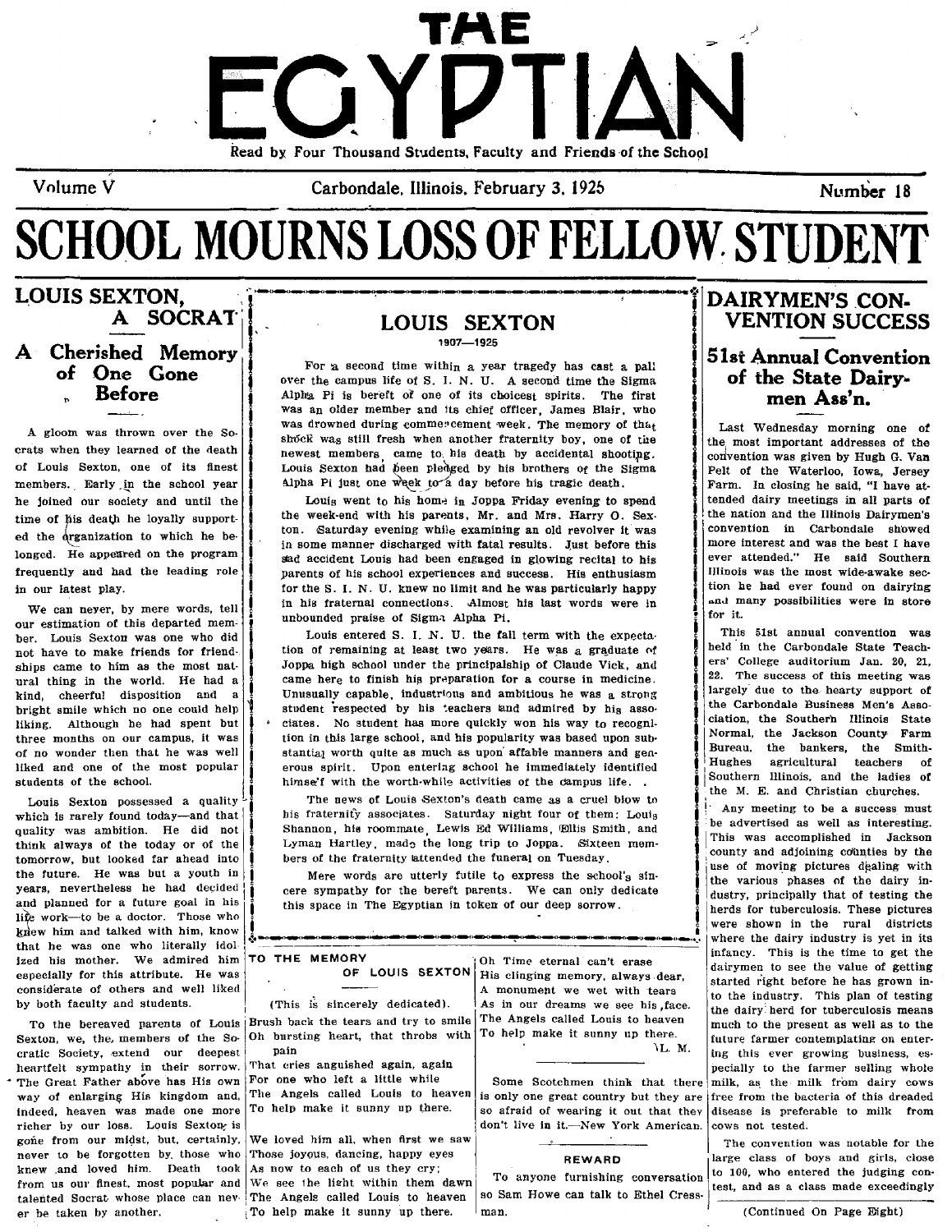# ORGANIZATIOI

#### S. L. N. LL. "N" CLUB

ly been organized and which is now one of the most outstanding clubs in school, has begun to take up its activities.

This organization consists of twenty-six charter members, who are as follows: Austin, Lentz, Allen, John- hike was the breakfast. A hike isn't Makanda visiting Bass McGuire. son, Slumm. Henson, Moore, Lee, complete without eats. Everyone Hickey, Foley, Smith, Rogers, Patterson. Travelstead Powell Lamer Ross. McLaughlin. Mountain, Jordan. Purnell, Sorgen, Floyd, Kimmel and hike, a hiking club was organized. der's hill Saturday morning to watch E. PRICE, Secretary. Heern. Other letter men wishing to join see or write the secretary,

On Jan. 27, a meeting was held to see about ordering pins for the club and to elect a captain for the 1925 football squad. The captain was not elected, because of so many of the football letter men being absent. Those who did not vote the last time please see<sub>p</sub> "Mac" or leave your vote in his box at the registrar's office. The captaincy now lays between Harry Moore and Elbert L. Kimmel, two of the outstanding figures of "Mac's" powerful team of this last year.

S. S. S. CLUB ORGANIZED

party, especially interested in sci-teresting event will be the annual Y.

Hill to study the eclipse of the sun On the way to the hill observations The "N" Club, which has just late were made of Jupiter. Mercury and **Venus** 

> The party reached the hill in time to watch the sun rise, and with the aid of some smoked glasses were able to study the eclipse.

> Another interesting feature of the took part in building the fire, cooking the food and eating.

> Being so enthusiastic about the which shall be known as the S. S. S.  $Clnh$ .

The members at present are: Misses Steagall, Hardin, Wallace, Shank, Herron, Zimmerscheid, Clark, King, Sturm and Mrs. Hodge.

#### DOINGS OF THE Y. M. C. A.

The members of the Y. M. C. A. had their usual Tuesday evening meeting. A very interesting program was given consisting of an address by Rev. Sarkiss, minister of the Presbyterian church, and a violin solo by Frank Smith. The program was enjoyed by all.

The Y. M. C. A. is planning to do Saturday morning, January 24, a big work in the near future. One inence, went on an early hike to Brush  $\vert$  M. and Y. W. banquet at which Rev.

CLEANER AND DI

arkiss has promised to give a locathe sun rise and study the ech sture on the "Oriental Customs and | Leona Smith has been ill for the Habits "

The Y. M. C. A. work should b very interesting to all young men of the school. Give it a trial by coming out and seeing what is really hap en ing. The boys now attending have chosen for their motto. "Come bring pauline Croessmann. one."

#### ANTHONY HALL

Ola Goetz visited with Kathryn Rendleman last week-end

Bernice Braddock of Harrisburg visited here with friends Sunday. Edna Young spent the week-end in Alberta Kohlenbach spent the week-end in Buckner visiting with

Nina Bullock. Several of the girls hiked to Sni-

past week. She is improving and expects to be back in school soon

Among the girls away for the weekend were: Florence Cohen. Edith Henderson, Mary Eubruks, Mildred Watson, Miriam Doolittle, Ethel and

The S. I. N. U. Social Club met at the residence of Armond Woods, Friday evening, Jan. 23, entertained by Earline Norris. The club is striving to be 100 percent for the 1925 Obelisk

After the business of the meeting a piano solo was rendered by Margurite Lewis.

A delicious luncheon was served. C. KIRK, President.

**SPALDING'S ATHLETIC GOODS** I.W. DILL Co. INCORPORATED<br>OUTFITTERS FOR MEN AND BOYS

> **SUITS Cleaned and Pressed** \$1.00

Phone 372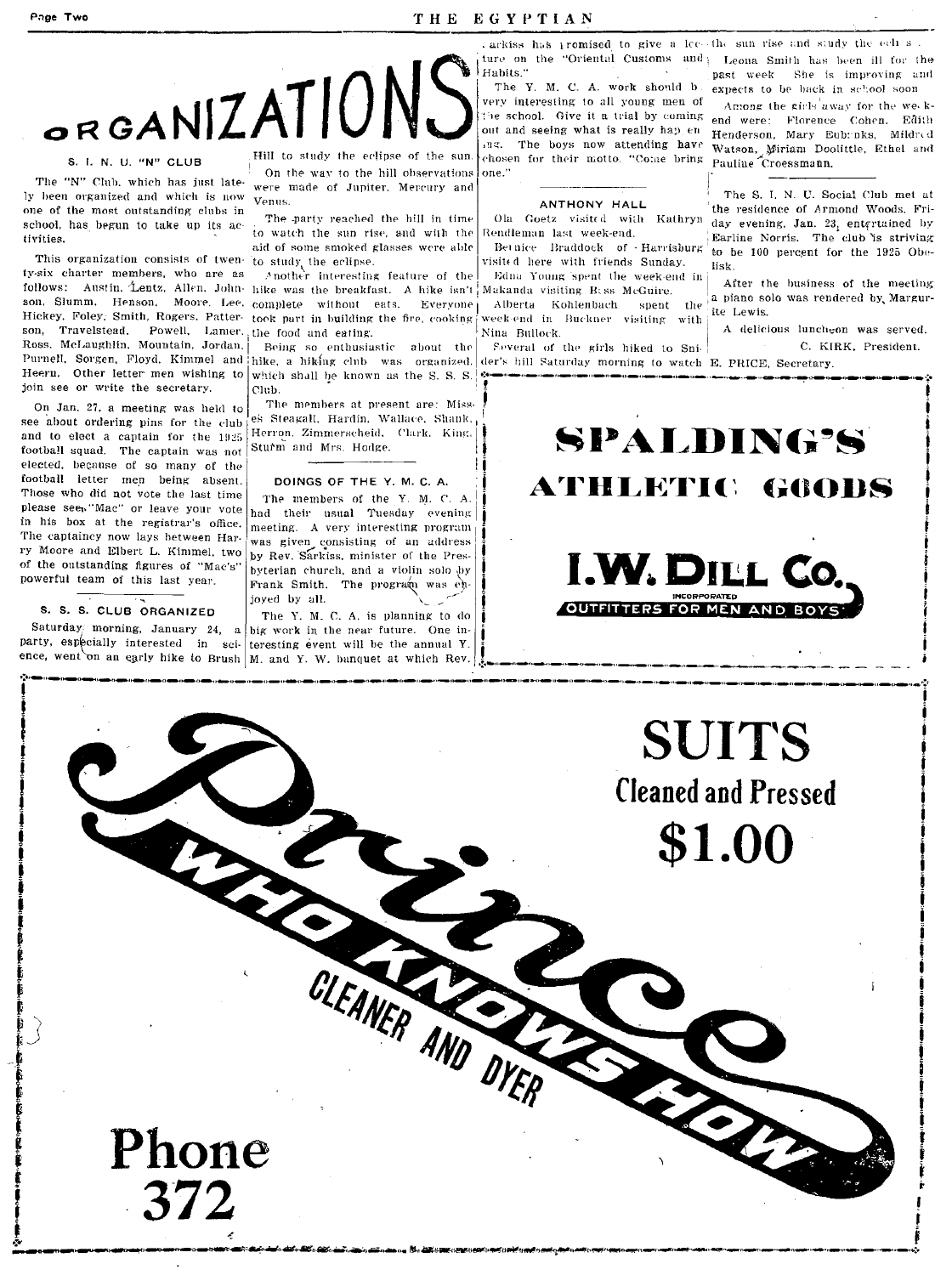#### MAC'S TEAM TAMPS **NOTED MARION HUSTLERS**

kets anyway.

Hartley

Munger

Totals

Johnson

Wilson ......2

Belford ......

Spiller.

Total

Ward

of the team have scored.

This is the first game in which all

If our boys can only hold their form

did last night. Here goes three raws

Carbondale

F.G.

 $\overline{2}$ 

 $\mathbf{f}$ 

 $10$ 

 $\overline{4}$ 

 $\mathbf{R}$ 

 $\cdot$  9

 $\sim$  4

 $F \cdot \text{mls}$ 

 $\mathbf{R}$ 

 $\overline{3}$ 

 $\mathbf{r}$ 

 $\mathbf{1}$ 

2

 $12$ 

 $\boldsymbol{4}$ 

 $\overline{2}$ 

6

**Delicious** 

Chocolates

are good-Some with nut, fruit and

tancy centers-and other with jelly

ALWAYS fresh, pure, rich-the fin-

est quality-and in such a tempting

in fact, if you want GOOD candy of

any sort. THIS is the place to come

. find it and its BEST-and you

Carbondale Candy

Kitchen

Marion

Attmps Made

 $\mathbf{R}$ 

 $\mathbf{1}$ 

1

 $\overline{5}$ 

 $\mathbf{R}$ 

 $\mathbf{3}$ 

In the fastest, best, most interesting and exciting contest of the season of this game we fear no team that we the Maroons routed out the Southern have in sight. We figure the band and the yelling put much steam in a Illinois champs Friday night, 25 to 21. team. So students please drift out a

The game started with a shove, the Marion team full of confidence and little oftener and yell like the few our boys scared and rattled. As a for the band. result of this in the first seven minutes of play the Hustlers gained a six-point lead. Settling down to their very best form the Normal lads swung into line and made up for lost time.

**Ritchev** With four minutes left in the front half and the score tied, 7-7, Mac sub-Sattgast Pyatt  $\dots \dots 1$ stituted for the forwards Hickey and Hickey ......1 Johnson. Richev slapped in another long one as did the Hustlers and the Johnson half ended 9-9.

The first five again resumed position and rushed off full tilt. Captain Pyatt<sup>)</sup> lunged forward with a wild burst of encouragement for his team and receiving a pass just back of center whirled his huge form in the air to sink the pill through the old circle.

While the Normal was recovering from the shock, the Hustlers took advantage and dropped in three field baskets. Ritchey and Hartley soon re-tied the count, then Hickey came in for Bob. Hickey jumped right in the harness and raised the score three while Munger and Sattgast each caged a field goal, building up a shaky lead.

Hartley came back again for Joe to make another free throw. The game ended 25-21 in our favor.

This game was featured by various freakish looking plays, but when a man constantly makes them we can't say it is luck. He hit what he shot at. We can't say otherwise than that all the Marion fellows were fast but Belford and Luke Johnson were especially noticeable. Belford made two of his field goals from back of center with one hand, while he warded off his opponent with the other. Johnson acted 'that way, too, once.

Although both teams fought hard all the way through. Marion staged an extra wicked run in the last two or three minutes of the game, but she couldn't pierce our victory.

We have had several high jumpers here, but none before Ritchey that ever tried to move the baleony with their heads. He made his four basTHE EGYPTIAN

 $\overline{P}$ .

 $\mathbf{1}$ 

 $\mathbf{1}$ 

 $\overline{2}$ 

 $\overline{4}$ 

 $\mathbf{1}$ 

 $\bf{3}$ 

 $\mathbf{1}$ 

 $\mathbf{3}$ 

 $\mathbf{1}$ 

 $\bf{Q}$ 

THE FAMOUS

New things arriving daily in ready-to-wear and mil-

linery.

#### DE LUXE BARBER SHOP

Visit the De Luxe Barber Shop We appreciate Student Patronage Ladies hair bobbing a specialty Across From Carbondale Nat'l. Bank.

Buy an overcoat now and save from five to ten dollars. You may need a new sweater for spring, buy it now and save money. Have you seen the new ties "The Cat's Meow". Come in and get one 50c each.

## **JESSE J. WINTERS**

Clothier, Furnisher and Hatter



#### **SPEAKING OF VALENTINES**

Of course every child in Carbondale and a great many grown folks will want to send one.

You can get them at Rathgeber's, the store that boosts everything for the good of the school children.



fillings.

as sortment.

never pay more here.

**Jewelry**, Diamonds and Watches I. C. Watch Inspector

Optometrist

See our windows for marvelous prices on seasonable shoes

THE FASHION BOOTERY

See Spear & Krysher's Spring **Suit Samples**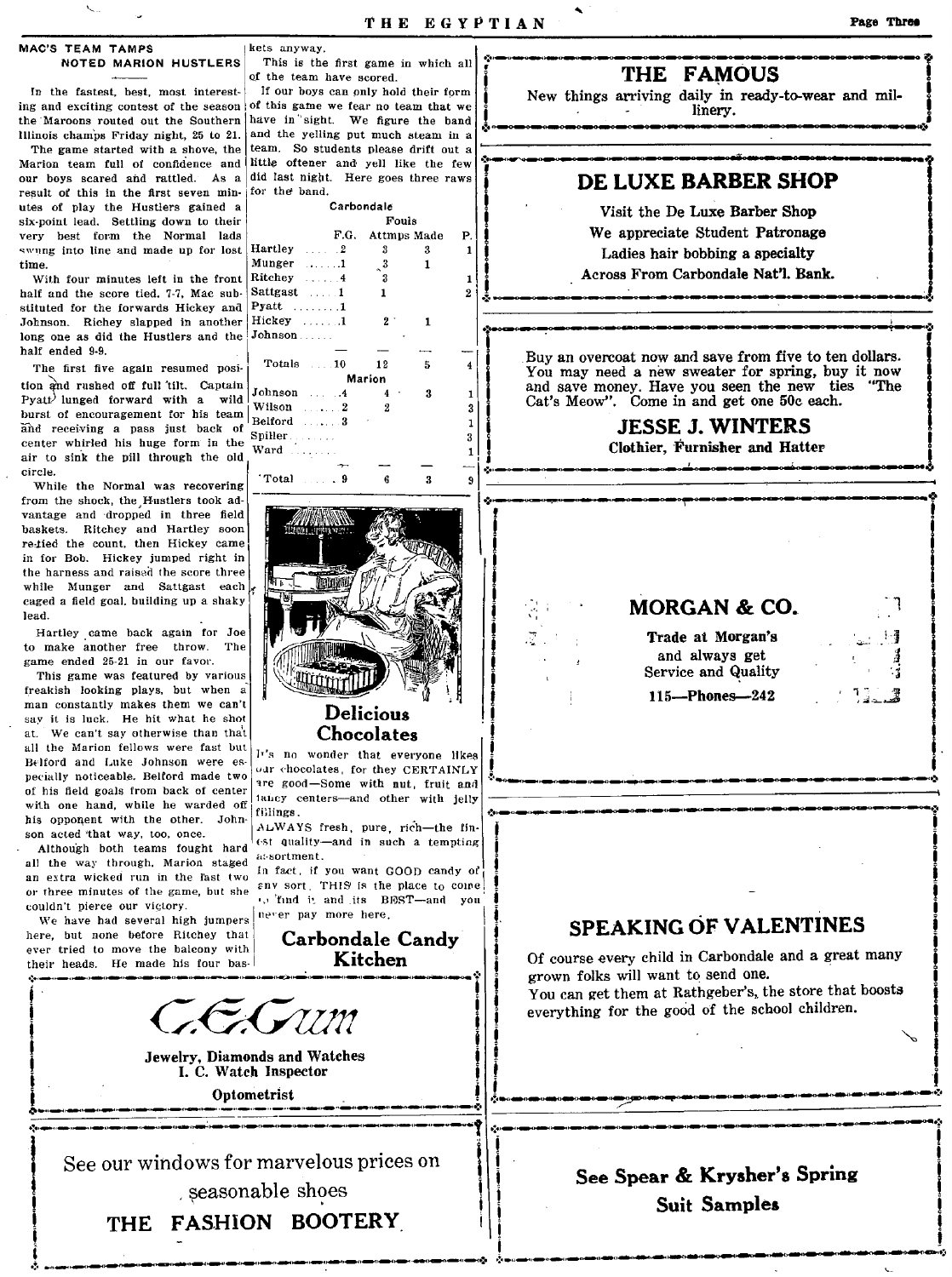#### THE EGYPTIAN

|                                                                                    |                                                                        | waste oask<br>If "K. L.<br>separable?<br>Why Cla<br>be bashful<br>Why Mi |
|------------------------------------------------------------------------------------|------------------------------------------------------------------------|--------------------------------------------------------------------------|
| <b>Charter</b><br>College Press                                                    | Illinois<br>Member class?<br>x.                                        | quiring at                                                               |
| z                                                                                  | Association                                                            |                                                                          |
| Southern Illinois State University, Carbondale, Illinois.                          | Published every week during the Collegiate year by the students of the |                                                                          |
| the act of March 3, 1879.                                                          | Entered as second class matter at the Carbondale Post Office under     |                                                                          |
| Office<br>Main Building, Room 16                                                   | Telephone<br>University Exchange No. 17                                |                                                                          |
| <b>EGYPTIAN STAFF</b>                                                              | <b>EGYPTIAN BOARDS</b>                                                 |                                                                          |
| Howard S. Walker                                                                   | Business Manager                                                       |                                                                          |
| <b>Editor-in-Chief</b>                                                             | Carl O. Smith                                                          |                                                                          |
| Ass't. Editor  Marion Taylor                                                       |                                                                        |                                                                          |
| Associate Editors<br>Thelma Hartwell<br>Kate Stugm.<br>Feature Editor  Marvin Owen | Advertising Managers                                                   | $\mathrm{W}_{\boldsymbol{\epsilon}}$                                     |
| Literary  Thomas Whittenburg<br>Humor Editor  Pearl White                          | Frank Dwyer.<br>Oren King                                              |                                                                          |
| Ass't.  Mary Virginia Linder                                                       | Typist  Alberta Kohlenbach                                             | Our                                                                      |
| Social Editor  Jewell Finley                                                       |                                                                        |                                                                          |
| Athletic Editors                                                                   | Robert Hartley. Earl Purdue Taculty Advisor  Emma L. Bowye-            |                                                                          |
| Music Editor  Frank Smith                                                          |                                                                        |                                                                          |
| Critic Editor  Mae C. Trovillion                                                   | hxchange (Editor  Pearl Hall   Alumni Advisor  E. G. Lentz             |                                                                          |
|                                                                                    |                                                                        |                                                                          |



#### BE **OPTIMISTIC**

What is the use of being gloomy and pessimistic when there<br>so many things about which we can be happy? "With every are so many things about which we can be happy? rose we get a thorn but aren't the roses sweet." Of course everyone meets difficulties and failures at some time in life, but the same person also wins success and victories in life. It is a se-<br>vere task to face hardships with a smile, but surely its worth the price. Smiles win the warmest of friendships while a frown leaves you out in the cold. Let your face be a radiant sunshine instead of a freezing frown.

#### **CO-OPERATION**

Did you ever stop to think what the world would be with-<br>out co-operation? It was Emerson who said, "All are needed by<br>each one; nothing is fair or good alone." How true this statement is! Each person has some part to play in the world. The world needs your bit of work to make progress as it should. At the same time you must have the aid of other people in order to live. All society is just a huge system of co-operation. People long ago learned that two individuals could carry a heavier load than one. Some people are good in one field of action<br>while others are good in another. But for all people to live and succeed all activities of life must make progress. Without cooperation life would be a desert of loneliness and despair.

| Why Ruth Crowell tries to kid some      |
|-----------------------------------------|
| people.                                 |
| If Dwight Curley misses the old         |
| Why Beulah Burrer is called Blon- sang. |
| If Fred Sommers is a western cow-       |
| boy.                                    |
| Why Bertus Treese is called Azzo-       |
| lina.                                   |
| When and where will this stop if        |
| continued indefinitely.                 |
| If the parties having our Egyptian      |
|                                         |

uste basket will return it. " and "Newt" are ever in  $\vert$  his name in print?

rence Connoway is said to  $\mu_{\text{King}}$ ? Idred Bone persists in inoout her mail 'in History

If Warren Van Buhren likes to see

Why Walter Miller is called the

Why Kenneth Pyatt and Sam Lively were so interested last Friday in the construction of the new gym.

#### Call on

#### **RUSHING AND GIBBS**

Groceries and Meats. Prompt Delivery

Phone 604

#### **Bo Not Use a Drop of Gasoline in Our Plant**

cleaning is odorless. Your work will be appreciated.

#### **THE FAULTLESS CLEANING & DYEING CO.**

210 West Monroe Street Phone 332-L

#### The Opportunity for Saving Are Numer. ous and Extreme in Our February Clean-Up Sale

Which commences Thursday morning at eight o'elock. This is a sale in which every item in the store is cut in price from 1.3 to 1-2 and in lots of instances less than 1-2 of former prices.



### **MEN'S SUITS**

Mens and young men's staple and fancy 2 and 3button suits. all sizes \$35 values, clean-up price-

#### \$26.75

Hart Schaffner and Marx all wool, cashmere and worsted suits in all sizes. \$45.00 values, clean-up price-

\$35.75

## JOHNSON, VANCIL, TAYLOR CO.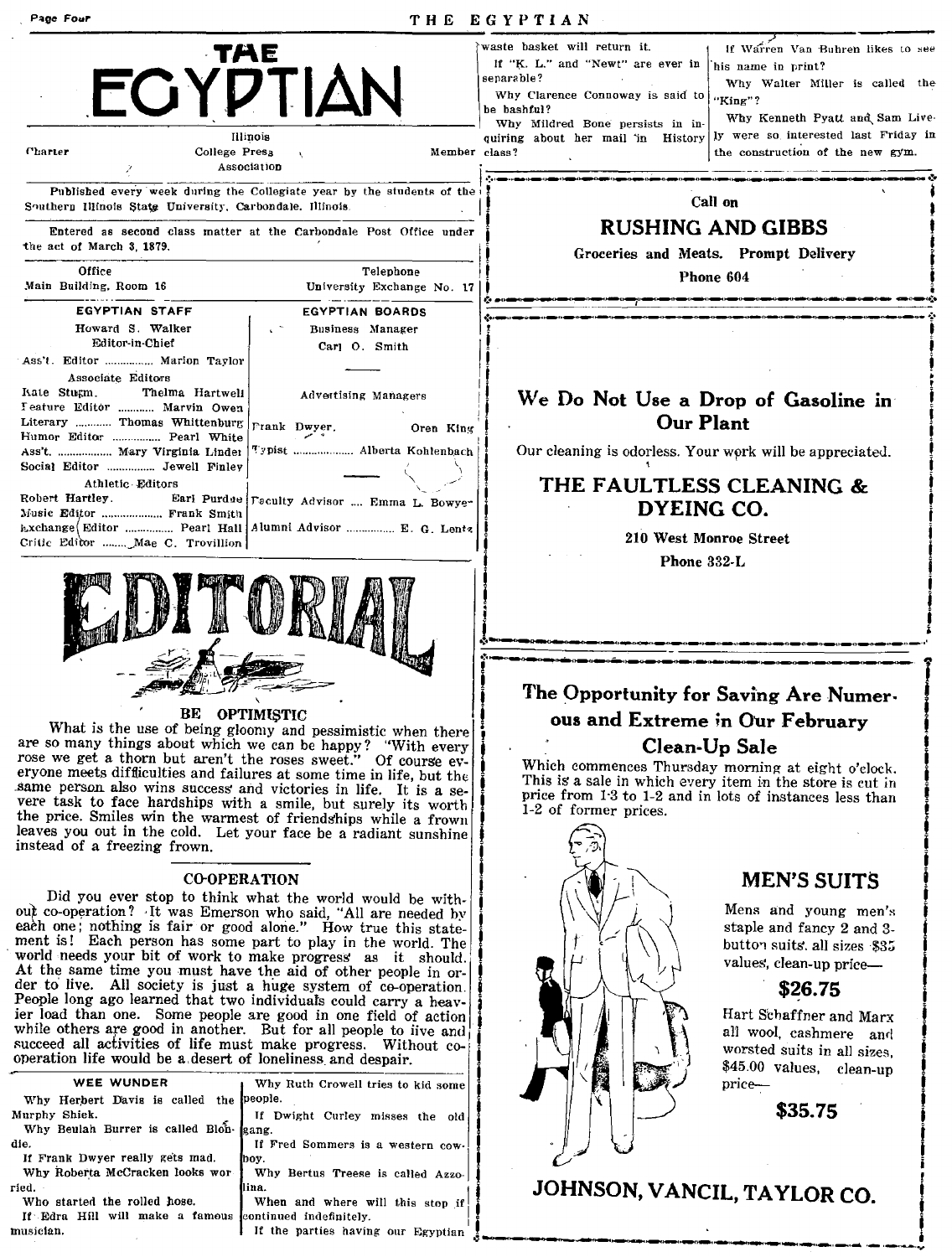$\text{The charmonomorphism theorem, of this old world—that is a good case of the case.} \begin{array}{c} \text{across the ocean blue,} \\ \text{The champion of this old world—that} \\ \text{we made safe for you.} \end{array}$ 

#### By Walter Malone

They do me wrong who say I come no more

When once I knock and fail to find you in;

For every day I stand outside your door,

And bid you wake, and rise to fight and win.

Wail not for precious chances passed away,

Weep not for golden ages on the wane!

Each night I burn the records of the day,-

At sunrise every soul is born again!

- Laugh like a boy at splendors that have sped,<br>To vanished joys be blind and deaf
- 
- My judgments seal-the dead past with its dead, has acquired the following new mem-
- 
- Though deep in mire, wring not your McLean. I lend my arm to all who say "I
- can!"

R. H. L. IS A REAL FELLOW

tralia Sunday morning to hear and seen. He ended up his first little<br>see the Chicago Tribune's great "Col. speech (he had two curtain calls, by see the Chicago Tribune's great "Col- speech (he had two curtain calls, by<br>yum" man . As the "Line o' Type" is the way, and responded cleverly with yum" man, As the "Line o' Type" is the way, and responded cleverly with our favorite column in the Tribune more good stuff) with the poem, "To our favorite column in the Tribune,

lengthy--six feet four when he name is Little! "S" imagine that! But that's in a name, and what has looks to do with it?

!t was a long, weary old wait. We took our seats at 1:45 p.m. and at 3:30 R. H. L. began his speech. Not his fault von understand but what gets us is why seventeen minor speakers always have to give their little (?) spiel before the main speaker even gets a chance at the audience. When our R. H. L. finally did get a chance to do his stuff, the audience took a new lease on life and got ready to be really entertained, he unfolded, and stretched his six feet four in a vertical position-or nearly so-and began. He stutters out a word or two. makes a few extremely awkward gestures, kicks one foot out at queer angle, and it's all over. You are a life member of the Line O' Type Column. The audience expected him to make them laugh and they were ready fo, him when, his first crack came. H said, "I was in the war, fought with the Y. M. C. A. Oh, what a charge we made!" He had his audience from the start.

- Dost reel from righteous Retribu-<br>'tion's blow?
- 
- 
- 
- 
- 
- to heaven.  $\begin{cases} \text{then we'd probably freeze.} \end{cases}$

But never bind a moment yet to bers to replace members not back come. this term and one new one: 1. Music and Dramatics-Lillian

hands and weep;  $\begin{vmatrix} 2. & \text{Athletics--} \text{Earl} \end{vmatrix}$  Purdue.<br>
lend my arm to all who say " $\begin{vmatrix} 1 & 3. & \text{Artist} \end{vmatrix}$  and Cartoonist-Loraine" Sawyer.

things he said. As we didn't see B. L<sup> $\lambda$ </sup> T., this man is the funniest and most-interesting Line man we've ever We drove all the way up to Cen. most interesting Line man we've ever<br>ally Sunday morning to hear and seen. He ended up his first little we were anxious and a bit thrilled to Jack at Sea", which had appeared in see this rather important personage. his column before. We reproduce it see this rather important personage. here 'cause it's good--and 'cause w He looks just exactly as you would here, 'cause it's good--and 'cause w' ex.,ect the author of the "Line" to don't think much of Jack Dempse.<br>look--long, lean. lank. yes rather How R, H, L, did steam up on the fighter fans won't think we are a mean old thing for copying this poem on your idol, but well, anyway here it is, hot out of the autographed 'Line" book:

To Jack at Sea Four days out from old New York

two-days before you're due, You won't pick no destroyers up, in

the year of twenty-two. But in the year of eighteen, when you

was building ships.

The Kaiser's little submarines, they made their weekly trips.

They made their weekly trips, Jack. and up and down they'd roam.

Til Uncle Sammy's sailor boys, they come and chased 'em home.

South easterly from Kinsale Head, in every storm that blew,

We kept the ocean highways clear and brot the transports through.

Look overside, Jack Dempsey, a mile beneath the wares.

Deep in the north Atlantic's slime are Yankee sailots' graves.

On destroyers and mine sweeps, w were always standing by; We scrubbed the decks and fough

We can't remember all the funny So sail in peace. Jack Dempsey the Huns and weren't afraid to die

ANNONG THE GIMME GIRLS<br>
OPPORTUNITY | No shamefaced outcast ever sank so thunder. They're wearing our<br>
By Walter Malone (Reep, deep, deep, deep, and not all the sixthered we go further?) o shamefaced outcast ever sank so thunder. They're wearing our coats,<br>deep,<br>But yet might rise and be again a Soon we will be stripped with only a ut yet might rise and be again a Soon we will be stripped with only a man! pair of garters to call our own.

There ought to be a law against it. Dost thou behold thy lost youth all Seriously, we can't see why the aghast? girls want to hide their good looks I ' behind a sheepskin collar, Seeing a 'tion's blow?<br>Then turn from blotted archives of tie beavy flannel shirt sheepskin coat In turn from blotted archives of  $\begin{vmatrix} 1 & b & c \end{vmatrix}$  tie, heavy flannel shirt sheepskin coat the past. the past,<br>And find the future's pages white ation to picture her as anything but nd find the future's pages white ation to picture her as anything but<br>as snow. a boy of High school age.

We will have to admit that some Art thou a mourner? Rouse thee of them make good looking ones, but<br>from thy spell:<br>the average fellow likes to see a girl from thy spell;<br>Art thou a sinner? Sins may be look like a girl and not a boy. He rt thou a sinner? Sins may be look like a girl and not a boy. He forgiven; as snow.<br>
as snow.<br>
thou a mourner? Rouse the of them make good looking ones, but<br>
from thy spell;<br>
thou a sinner? Sins may be look like a girl and not a boy.<br>
forgiven;<br>
thou a sinner? Sins may be look like a girl and not

Each morning gives thee \wings-/to Wouldn't there be a howl if we flee from hell. should start another "collegiate" fad Each night a star to guide thy feet by stepping out in girl's clothing. But

Last Wednesday evening, January 21, The Faith Circle held Its monthly business meeting in the basement of the Christian church, called to order by the president, Irene Winter.

FAITH CIRCLE HOLDS MEETING

After meeting refreshments were served consisting of sandwiches, co-<br>coa, pickles.

Those present were Edith Newton, Bertha Meininger, Neva Kimmel, Norma Fox, Gurney Nugent, Bertha Waller, Beulah Stroup, Emma Hampton, Ina Roberts, Norene Chariton, Lily Booker, frene Winter, Anna Kasper, Merna Wiley, Dona Hamilton.

The next meeting will be held Feb. 18. Everybody invited.

#### COLLEGE ENGLISH

A' Senior had jUst returned from his first visit to New York. When asked by bis classmates to give his impression of the city. he said: "The o vanished joys be blind and deaf to heaven.<br>
and dumb: "Boys will be boys, and girls will skyscrapers of New York crossing And dehistive boys, and girls will skyscrapers of New York cross<br>THE OBELISK STAFF soon be boys, so why worry." the Hudson river on a ferryboat." then we'd probably freeze. The most amazing sight I saw was the "Boys will be boys, and girls will skyscrapers of New York cross:<br>soon be boys, so why worry." the Hudson river on a ferryboat."

#### Will the Ground Hog See His Shadow

 $\begin{bmatrix} 1 & 1 \\ 0 & 0 \\ 0 & 0 \end{bmatrix}$ Whether he does or does not, we always have a complete line of Footwear and Hosiery that is right up to the minute. At prices that are right-for such good quality merchandise.

Where Your Dollar Goes Farther

WOLF SHOE CO.

-!. ~----------~--~---..... --

|<br>|<br>|<br>|

t I

ļ

|<br>| į.

Main 278. 102 West Jackson

#### SOUTHERN BARBECUE

Mexican Chili. Fresh Buttermilk, Coffee and drinks Across from Interurban Station

#### **Watch Our Windows**

#### **SPEAR & KRYSHER**

#### **CLARK'S RED LINE TAXI**

Closed and Open Cars **ANYWHERE ANY PLACE** Day and Night. Prompt Service. Prices Reasonable

ANY TIME Phone 198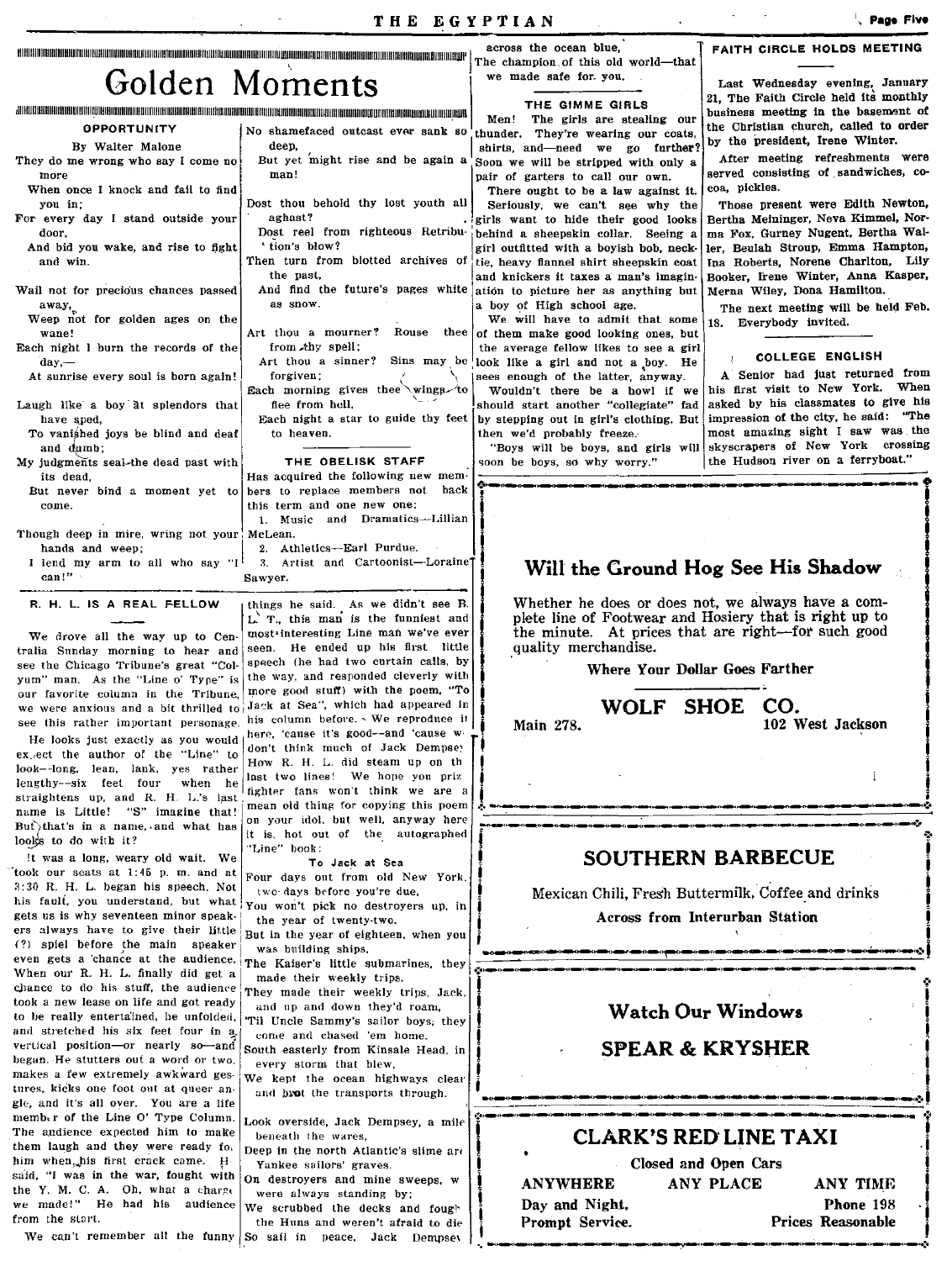principal.

son.

fiddle;

Prof. E. G. Lentz received a letter

from his daughter, Agnes, who is a

departmental teacher in the sixth

grade in Cicero public schools. Miss Lentz teaches history and is much

pleased with her work. Mr. Max

Brooks, '21, is teaching in the schools

of Springfield, Ill. Mr. Brooks is a

Mr. E. Y. Smith, former editor of

the Egyptian, attended the dairy-

men's convention here last week. Mr.

Smith is teaching agriculture in Gore-

ville High school. The staff is al-

Several members of the faculty mo-

tored to Centralia Sunday to hear R.

H. L. of the Chicago Tribune speak at the American Legion meeting. The

party included Misses Woody, Clark,

Bowyer, Shank, Wallace, Henderson.

Trovillion and Mrs. George Hender-

Hey diddle diddle, the cat and the

The cow jumped over the moon.

**REWARD** 

ways glad to see E. Y.

## The Alumni Bulletin

ana dan kalaman dan kalaman dan kalaman dan kalaman dan kalaman dan kalaman dan kalaman dan kalaman dan kalama

Miss Lillie Trovillion, teacher of The society is always pleased to have English in the Mill Shoals High him. school. coached a play which was given Jan. 24 for the benefit of the High school

Ray Hamilton, coach of eighth grade athletics at Cobden, suffered a defeat at hands of the spicy Carterville lads recently.

Principal Watson of Baldwin took his fast basketeers to Chester Jan. 24th and bowed to a tune of  $11 \cdot 2$ 

Coach Fishel of Carterville is still? roping them in. His fast and accurate cagers hardly know defeat. "Twin," "Mule," "Keyhole," "Bake." "P. D." and "Bud" make up a squad of fighting basketeers of which Carterville may well be proud.

Carbondale Community High is on the way. Where? Just wait until the tournament and see.

Ransom Sherretz, Ed. B. 24, is one of the advisors of the High school paper at Collinsville, The Chanticleer. He reports that it is Egyptianally organized.

Mr. Norman Beasley was a weekend visitor here. He furnished the prof. Muckelroy laughed to see the Zetetic Society with two piano solos.



All \$125.00 Printzess Coats go at ..........\$69.50

All \$95.00 Printzess Coats go at ..........\$59.50

All \$69.50 and \$65.09 Printzess Coats go a<sub>t</sub> ...........................\$39.50

All \$39.50 and \$35.00 fur trimmed Coats go at .. .. ................\$17.50

All \$29.50 and \$25.00 Coats go at ..........\$13.50

Your choice of any Winter Suit formerly sold at \$49,50 to \$89.50 your choice ........\$7.50



Candies Soda Fountain **Phone 276** 

**MARY ANN BEAUTY SHOP** 

Operated by Marinello Graduates

Shampooing, marcelling, manicuring, dyeing, facial and scalp treatments.

Ladies Hair Cutting a Specialty.

205 South Illinois Avenue.

Phone 612

 $\mathbf{1}$ 

#### UNION BAKING CO.

**Bakers of Better Bread GOLDEN CRUST BREAD** 

Special attention to picnic orders 304 South Illinois. Phone 150X

#### **IMPERIAL CAFE**

**Good Things To Eat** 

L. M. Atkison. Owner and Prop.

We have in stock at all times a complete line of stamped linens, laces and embroidery threads.

> **LANEY GIFT SHOP** Hemstitching 10c per yard

#### MILLIGAN-BROCKETT

Musical merchandise of all kinds

**Always Remember** THE YELLOW HOOD TAXI Open and Closed Cars 68-L-Phone-68-L 24 Hrs. Per Dav. Ralph Johnson

WILHELM DRUG CO. The Students Drug Store.

**School Supplies Fountain Pen** Pencil

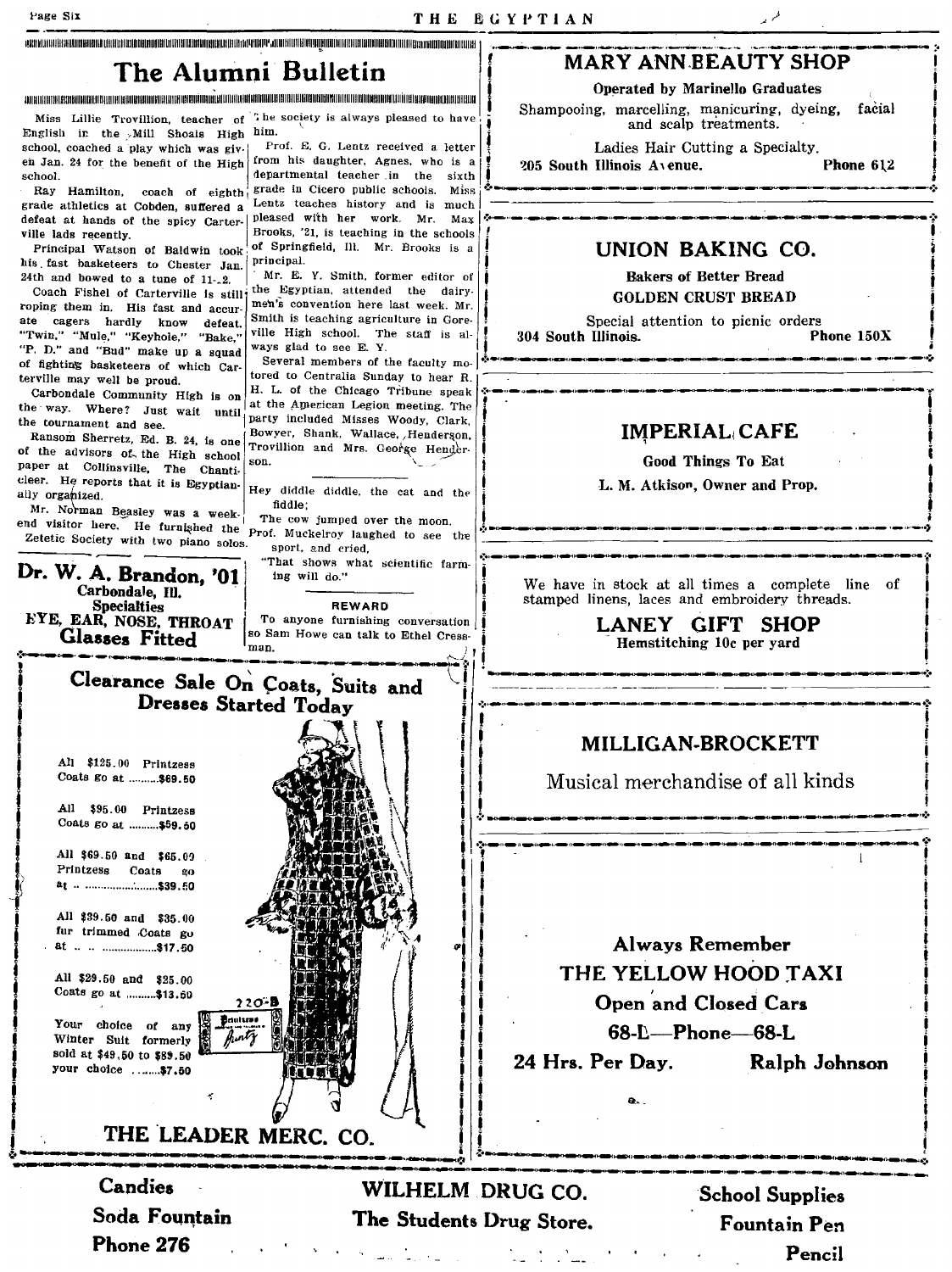

#### THE HOME OF LOUIS SEXTON, WHILE HERE IN SCHOOL

#### NORMAL LOSES SECOND GAME OF SEASON TO CAPE

Carbondale Plays Poorest Game of Hartley ......2 Season-Munger Sick

The Marcons lost their second Munger game of the season to Cape Girar. Johnson deau Saturday night.

The game was played last Saturd: night, January 24th, at Cape. T first five started, weakened by th sickness of Munger.

The first eleven minutes of tl game were close and exciting. O boys held Cape to a six-four score the early part of the game. After time out by Carbondale, Cape bega to drop in the field goals. In the fir half Daugherty made six field goa for Cape. He made all their fie goals in the first helf

It seemed after the first eleven min- Jenkins utes of play that the Maroons were lost and unable to cover up the Cape men, Johnson was sent in for Munger in the latter part of the first half. SPECIAL MUSICAL PROGRAM He scored one field goal. The half ended with the score decidedly in their favor.

In the second half Munger was put Vocal solo back in the game. The Marcons were Musical Reading unable to slow the Cape boys. They Violin Solo showed marked results of their pre- Faculty Quartette vious year's experience together. They Vocal Duet Bessie Bevis, Mary Reno. were efficient in size, head work and Piano Soloaccuracy at shooting.

Hamar, Cape's reliable forward, Musical Reading made six field goals in the second half Solo and Daugherty made only one They totaled thirteen field goals to Carbon-K dale's six.

Gur starring was gant, Hartley being high noint man with six points. Ritchey had tough luck with his foul. shooting, getting none out of five at tempts.

Hickey  $\mathbf{1}$  $\sim$  1 Ritchev ...  $\overline{2}$ 

|      | <sub>ty</sub> Sattgast |     |      |  |
|------|------------------------|-----|------|--|
|      | ne Pyatt               |     |      |  |
| ie - |                        |     |      |  |
|      | Totals                 | 6   |      |  |
| ıe   |                        |     | Cape |  |
|      | ar Hamar               | 6   |      |  |
|      | iu E. Kiehne           |     |      |  |
|      | a James                |     |      |  |
|      | ın Daugherty           | . 7 |      |  |
|      | st Muger               |     |      |  |
|      | ls A. Kieline          |     |      |  |
|      | ld Buckminster         |     |      |  |

Michie Totals  $14$ 

#### TO BE GIVEN AT THE ZETETIC SOCIETY FEB. 6 one

S. I. N. U.

 $\overline{3}$ 

 $\mathbf 1$ 

5

Fouls

 $2<sup>2</sup>$ 

 $\mathbf{1}$ 

 $\overline{5}$ 

Special Number  $\sim 10$ Ruby Robertson

: Brass Quartette Mildred Bone

MRS. IRA COX

Loard and room for gials \$7.00 per wk In the last few minutes of the game. Brand for boys ..............35<sub>0</sub> per meal In the last lew *introduce to the Company Brain and John million* Munger and Hartley were replaced by  $\frac{1}{2}$  Car Sto age *million S*1.00 per wk 907 S. Normal Ave. Munger made three and Johnson two. Money saving sale now on at

THE STYLE SHOP

#### "THE OUTLOOK"

The Normalite, Normal, Ill.: Your know." F.G. Attmpt Made P. cartoon on "Athletics" was very good. The jokes "Laff-a-Line," were very interesting.  $\ddot{\mathbf{z}}$ 

Lambuth Vision, Jackson, Tenn.:  $1$  We are very glad to add you to our exchange list and hope you find our paper as interesting as we found  $\mathbf{I}$ yours.

The Tiger, Cape Girardeau, Mo.: Your editorials in your last issue 1 were very interesting, especially the one on "Service."

The Monmouth College Oracle,  $1\frac{1}{2}$  Monmouth, Ill.: Your cartoons were very good in your Jan. 21st edition. The T. C. Times, Detroit, Mich.:  $1:$ Your "Teeceta Sez" and "Kute Kix' 3 were good.

Student Life, Ashland, Wis.: well balanced paper.

The "Astonisher". Eldorado, Ill.: Your cartoon on "Sweet Sleep" was (clever. We know what it means to take exams. Your motto is a rich

Orchestra The Normalite, Chicago, Normal Ada Dale College, Chicago, Ill.: We have been . Emma Bricker sending you our paper for some time. Julia Chastine but you didn't seem to recognize us in your list of exchanges last issue. المستراسيات

> The committee named by Prof. Felts, Alumni authority, to look after Dilla Hall the painting of the portrait of President Shrvock is as follows: R. E. Bridges, chairman, Carbon dale. Grace Burkett, secretary and treas ver Carbondale.

R. E. Muckelroy, Carbondale. G. D. Wham, Carbondale. Ada C. Dunaway, Carbondale. Howard S. Walker, Sparta. Mary C. Crawford, Jonesboro, Orville M. Karraker, Harrisburg. Walter W. Williams, Benton, John E. Miller, East St. Louis.

Ralph K.: "I'd tell them I don't

Mr. Smith: "Where did you get that habit?"

Ralph K.: "I don't know."



Last Showing Tuesday Feb. 3 of

"TONGUES OF FLAME"

Starring Thomas Meighan

Wednesday, Feb. 4

RAMSHACKLE HOUSE

Thursday, Feb. 5

**BROKEN BARRIERS** 

Friday, Feb. 6

FLIRTING WITH LOVE

Saturday, Feb. 7

**ALONG CAME RUTH** 

Feb. 9-10

in Hollywood with Potash and Perimutter

Comina Soon **SEA HAWK**